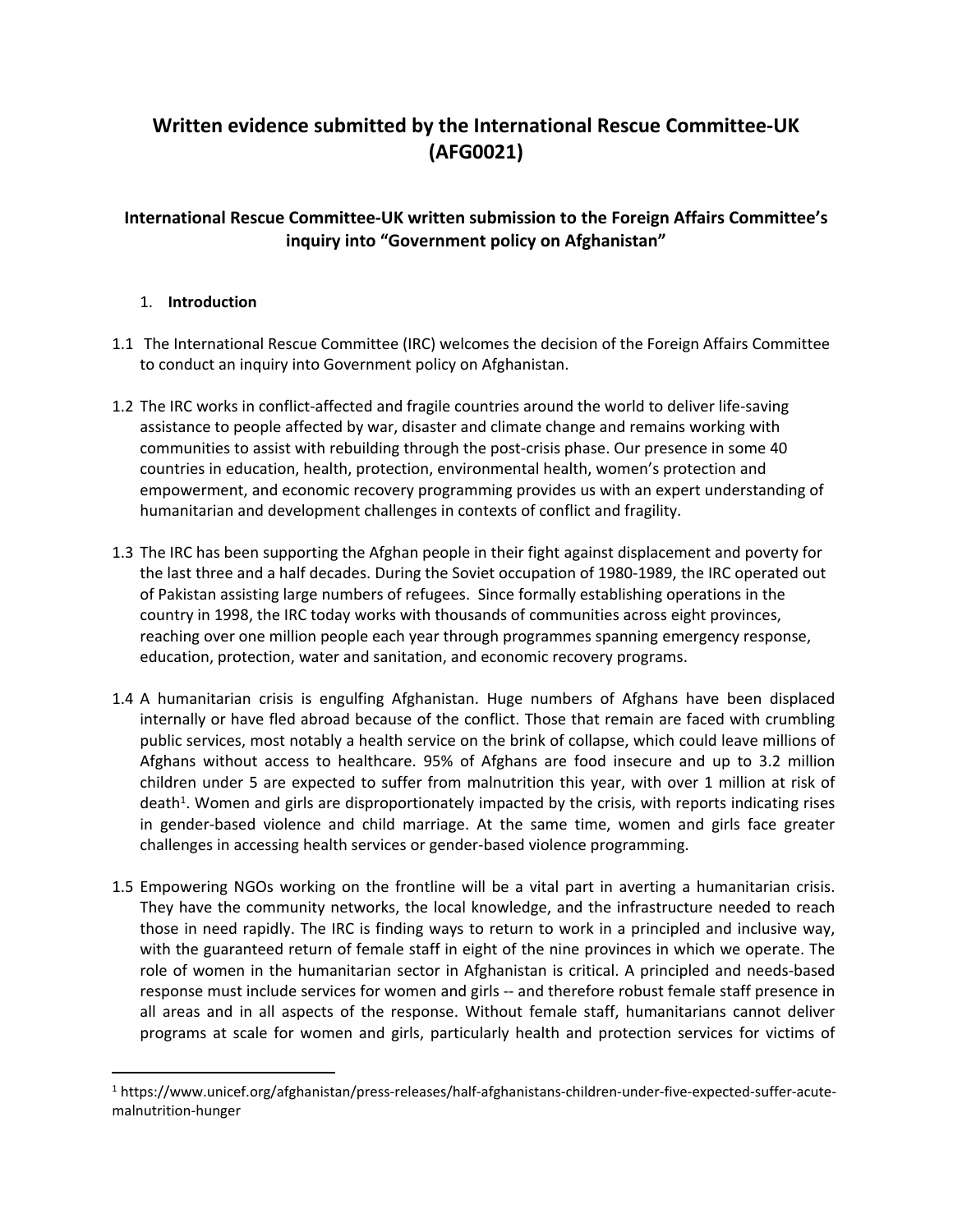violence. Collective commitment to the role of women in the humanitarian response is critical to support access negotiations and ensuring the delivery of principled assistance that reaches those most in need.

- 1.6 Furthermore, there is little clarity on how aid funding will reach agencies on the ground. The complexity of the crisis means multiple channels of funding will be required. In addition to UN routes, which can be bureaucratic and slow, the UK must lead international efforts to provide direct funding for agencies on the frontline of the response. There is a critical window of opportunity right now to shape the response and avert a humanitarian catastrophe.
- 1.7 The Afghanistan crisis shows once again the need for the UK to develop a strategic, long-term approach to fragile and conflict affected states. Focusing diplomatic attention and development funding in these regions will have the biggest impact on driving down humanitarian need, building stability and prosperity, and supporting local communities to survive and recover. This would be 'force for good' in action.

#### **1.8 The IRC recommends the following to address these challenges:**

#### **Humanitarian implications of Taliban takeover**

1.8.1 Support the integration of women's protection and empowerment into other sectors, such as health, livelihoods, and education by conducting protection analysis prior to designing and restarting programmes; training staff across all sectors in protection, including mitigating genderbased violence; embedding a protection focal point into other sectors.

1.8.2 Support programme adaptation. Programmes which were formerly focused on women's protection and empowerment may need to be adapted due to added sensitivities or safety risks for staff, particularly female staff, and women and girls accessing the services. For example, previously operating Women and Girls Safe Spaces may need to transition to Early Childhood Development Centres. This will require flexibility in funding, longer funding and project agreements to allow programmes to adapt and change to the context.

1.8.3. The UK and other donors should maintain funding in the medium- and long-term for standalone services and staff regarding women's protection and empowerment—such as case management—even if these activities are not able to resume immediately and take additional time in getting off the ground due to added sensitivities and safety risks.

#### **Ability of humanitarians to operate in Afghanistan**

1.8.4 As a major contributor to the humanitarian response and a nation that is seeking to prioritise the use of humanitarian diplomacy to address restrictions in access, the UK has a unique role to play in pressing for a commitment to principled humanitarian response from both UN agencies and the de-facto authorities by:

1.8.4.1 Utilising its diplomatic skill set to build trust between the Taliban, the UN, and agencies involved in the humanitarian response to ensure continuity of practice for humanitarian operations.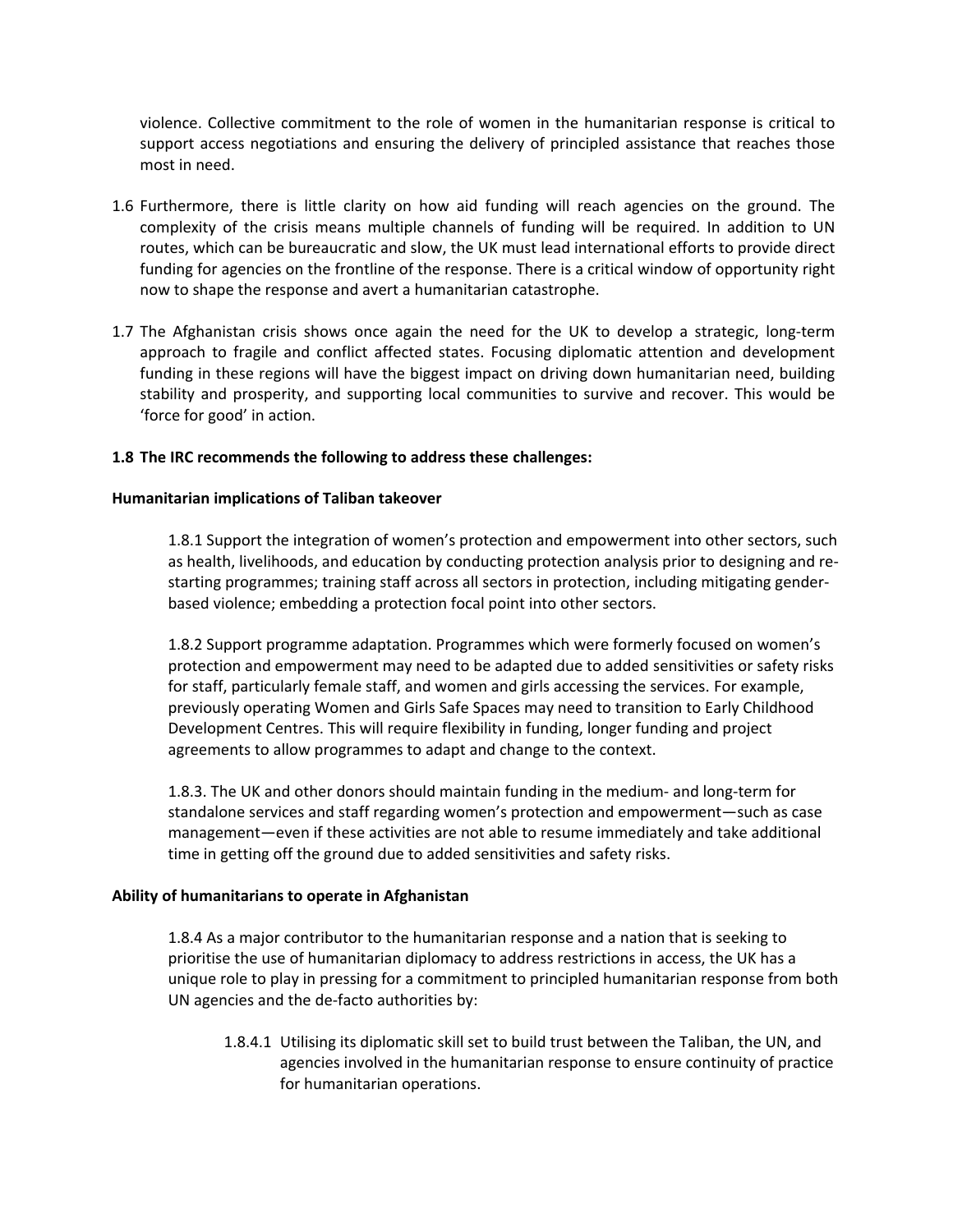1.8.4.2 Working with other international governments to secure guarantees on NGO registration, taxation, free and open staff recruitment, aid worker security, information sharing, and client selection in addition to a clear framework for safe and principled access for humanitarians.

## **Empower frontline NGOs to scale up response**

1.8.5 Advocate for the scale up of humanitarian assistance available to INGOs through multiple channels. The UK should rapidly establish a mechanism to ensure its own funding can directly support INGOs with staff on the ground who are able to respond now. One month after the Geneva funding conference and the UK's increased pledge of funding to Afghanistan, not mechanism has been agreed.

1.8.6 Push for NGOs to have prioritised access to pooled funding mechanisms. UN's Central Emergency Response Fund to be directly accessible to NGOs through block grants – an allocation of the Fund earmarked for NGOs and managed by a UN agency. This approach was successfully piloted during the COVID response. Country based pooled funding (CBPF) mechanisms can also support scale up. The Afghan Humanitarian Fund (AHF) currently has \$72.3 million in unallocated funding<sup>2</sup>. In line with the CBPFs' 2021 Strategic Priorities, donors and the UN should prioritise NGOs as recipients of urgent efforts to disburse this money.

## **Afghanistan and the future of UK Foreign Policy**

1.8.7 The FCDO should clearly articulate a commitment to humanitarian diplomacy in fragile and conflict affected states through high level bilateral diplomacy, leadership in multi-lateral institutions, and investments in the capacity and expertise of frontline responders to negotiate their own access in contexts of fragility and insecurity.

1.8.8 The previous 2015 aid strategy contained a strong and much-welcomed commitment to aid spending in fragile and conflict states. The strategy committed to spending 50% of DFID's budget in these countries, which it described as "a major investment in global stability". The International Development Strategy should re-commit to previous UK aid strategies' pledge to spend 50% of ODA in fragile and conflict affected states.

1.8.9 The FCDO should use the forthcoming International Development Strategy to outline a strategic approach, using all tools of development, defence and diplomacy, to fragile states and outline where the UK can make a material difference to their stability and prosperity

#### **2 Humanitarian implications of the Taliban takeover**

2.1 Over 677,800people have been internally displaced by conflict in Afghanistan in 2021: 40% of those displaced are men and women, and 60% children. There are now more than 5.5 million people internally displaced. Over 72,000 refugees and asylum-seekers are in Afghanistan.

2.2 The suspension of international development financing and technical support, along with the freezing of Central Bank assets, has left Afghanistan's public sector incapacitated. Afghan healthcare

<sup>2</sup> <https://mptf.undp.org/factsheet/fund/HAF10>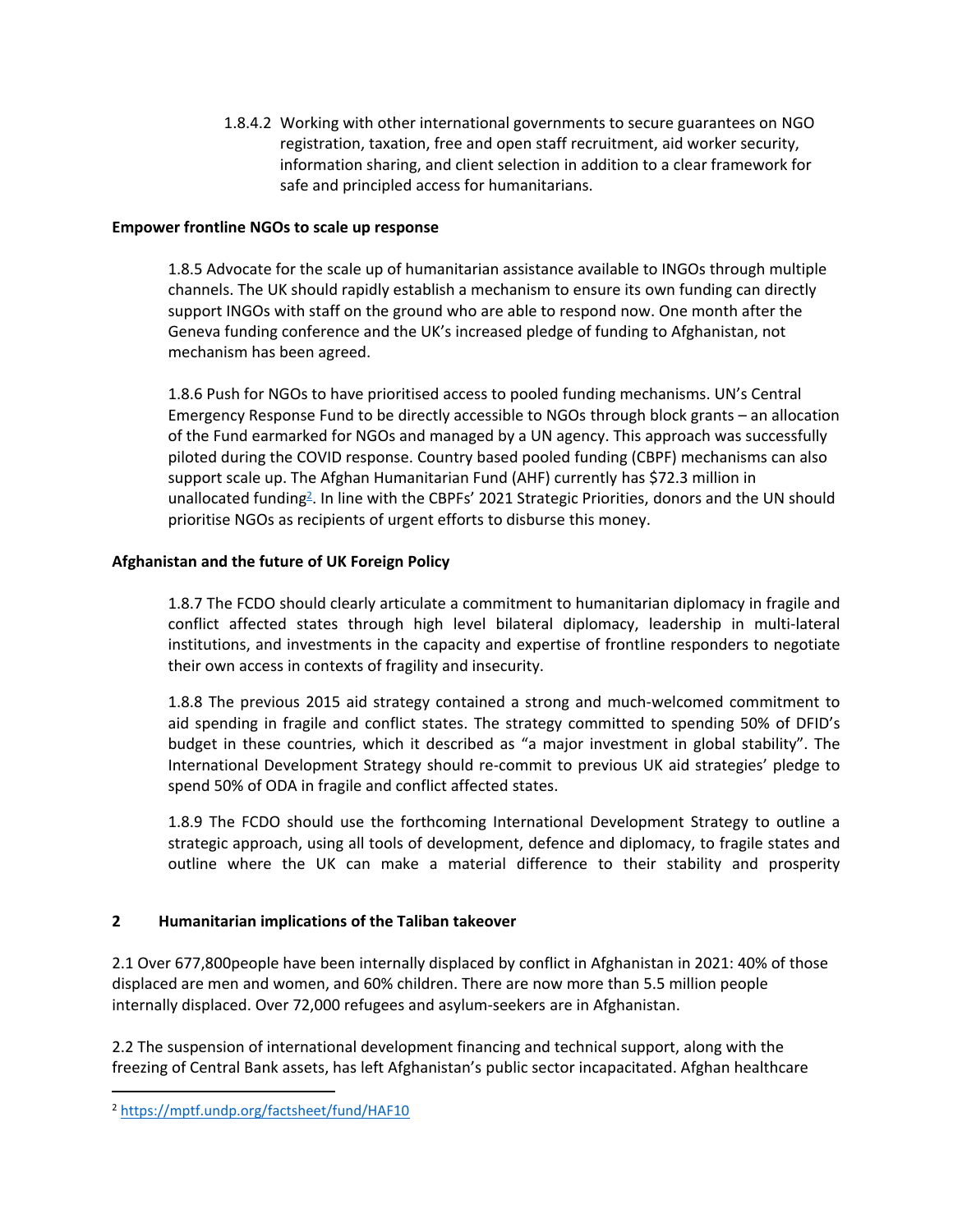workers have not received salaries for months. Currently, 2,000 (90 per cent) of health facilities supported by international assistance are at risk of closure. This could end provision of primary health care services in 31 of Afghanistan's 34 provinces and jeopardises the ability of millions of Afghans to access healthcare. The health system faces this crisis alongside a surge in cases of measles and diarrhoea across the country, while almost 50% of children are at risk of malnutrition.

2.3 As of October, 95% of Afghan families were reported as food insecure, meaning they did not have enough food to eat every day. Urban residents are suffering from food insecurity at similar rates to rural communities. Many families do not have an income and are turning to extreme measures of survival, including sending children to work and reducing the number of meals eaten per day. A recent IRC assessment of over 4,000 families in Kabul revealed that 729 households - 4,387 individuals - were unable to access food and were in dire need of humanitarian assistance. An additional 1 million people are expected to need food assistance during September-December 2021. Afghanistan is on the brink of a major food crisis and if left without support up to 3.2 million children under 5 will suffer from acute malnutrition and over 1 million could die without treatment. The country may see universal poverty by next year.

## **3 Implication of the Taliban takeover for women and girls**

3.1 As individual and community social and financial resources have been depleted through the crisis, there has been an increase in negative coping mechanisms that disproportionately impact women and girls, including early, forced and child marriage, child labour, and the selling of children. Even prior to the Taliban takeover, girls constituted 60% of the out-of-school population, and the IRC expects to see an increase in child marriage, which will be compounded further by limited access to sexual and reproductive health services.<sup>3</sup> There have also been reports of increased risk of other forms of GBV, with women and girls – particularly those of ethnic and religious minorities - adversely and disproportionately affected.

3.2 If health care provision ceases, approximately 150 mothers<sup>4</sup> will be deprived of Caesarean sections every day. One assessment<sup>5</sup> projected that a halving of health care coverage could lead to a 33 per cent increase in deaths of women and children over the next year, leading to the deaths of 2,000 women and 25,000 children each year. The World Health Organisation has already noted reports<sup>6</sup> of women and children dying as a result of reduced access to care.

3.3 Prior to the Taliban takeover, the IRC was operating three Women and Girls Safe Spaces (WGSS) across the country; a fourth WGSS was scheduled to begin in the summertime but was cancelled due to escalating security concerns. The IRC's specialised programming for women's protection and empowerment activities– including WGSS and case management for survivors who have experienced gender-based violence (GBV) - is currently on pause due to the contraction in space for gender equality activities and increased risks to women and girls in society. The closure of specialized services for

<sup>&</sup>lt;sup>3</sup> IRC, 5 Most Challenging Places to Be a Girl 2021. https://www.rescue.org/article/five-most-challenging-placesgrow-girl

<sup>4</sup> https://www.pbs.org/newshour/show/afghanistans-economy-emergency-services-suffer-as-u-s-debates-talibandiplomacy

<sup>5</sup> https://www.nytimes.com/2021/09/12/health/afghanistan-health-taliban.html

<sup>6</sup> https://reliefweb.int/report/afghanistan/statement-who-regional-director-whos-press-briefing-afghanistan-andlebanon-enar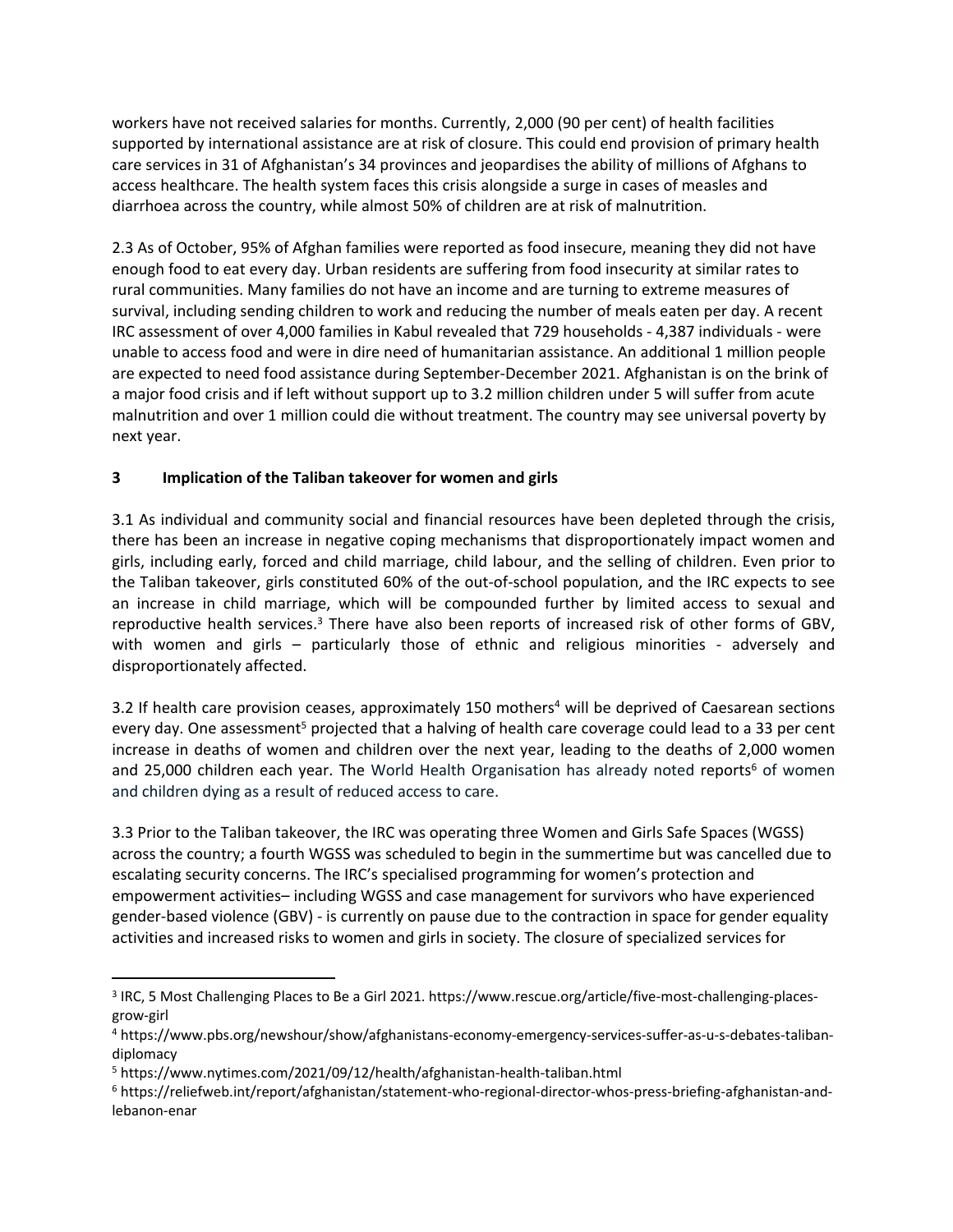women and girls has had devastating impacts. According to global reports, shelters for survivors of GBV in Kabul have closed at the Taliban's request, meaning that many women would have been forced to return home to an abuser or go into hiding.<sup>7</sup>

3.4 Furthermore, with COVID an ongoing risk in Afghanistan, evidence gathered by the IRC and UN Women<sup>8</sup> demonstrates the need for an inclusive humanitarian response. COVID-19 has had a disproportionate impact on women who reported discrimination in accessing services due to the lack of female health practitioners, the loss of jobs in the informal sector, and an increased burden in domestic work. Research conducted by the IRC<sup>9</sup> in conjunction with UN Women, civil society organisations, and Roshan, a mobile network operator, found that 63% of women surveyed who work in the informal sector have lost their jobs since the beginning of the pandemic.

3.5 It is encouraging that the UK has signalled unequivocal support for a principled humanitarian response and for meeting the needs of women and girls. However, women and girls are still subjected to increased levels of violence, face significant challenges accessing vital health services, and are excluded from education. It is vital that the international humanitarian response recognises that gender-based violence services are an essential and life-saving component of any effective programming. This will require dedicated funding. International donors should also ensure that women and girls can access the sexual and reproductive health services. Finally, girls must be assured of an education. Girls have already missed out on a year of education due to the pandemic – they cannot afford to miss another year, or even more.

3.6 The UK government, alongside other global donors, should therefore:

**3.6.1 Support the integration of women's protection and empowerment into other sectors, such as health, livelihoods, and education by conducting protection analysis prior to designing and re-starting programmes; training staff across all sectors in protection, including mitigating GBV; embedding a protection focal point into other sectors.**

**3.6.2 Allow time for programme adaptation. Programmes which were formerly focused on women's protection and empowerment may need to be adapted due to added sensitivities or safety risks for staff, particularly female staff, and women and girls accessing the services. For example, previously operating Women and Girls Safe Spaces may need to transition to Early Childhood Development Centres.** 

**3.6.3 Maintain funding in the medium- and long-term for standalone services and staff regarding women's protection and empowerment—such as case management—even if these activities are not able to resume immediately and take additional time in getting off the ground due to added sensitivities and safety risks**

#### **4. Ability of humanitarians to operate in Afghanistan**

<sup>&</sup>lt;sup>7</sup> "I don't know where to go": Uncertain fate of women in Kabul shelters. https://www.theguardian.com/globaldevelopment/2021/oct/01/i-dont-know-where-to-go-uncertain-fate-of-the-women-in-kabuls-shelters

<sup>8</sup> https://www.rescue.org/press-release/covid-19-has-taken-toll-all-afghans-women-have-beendisproportionately-impacted

<sup>9</sup> https://www.rescue.org/press-release/covid-19-has-taken-toll-all-afghans-women-have-beendisproportionately-impacted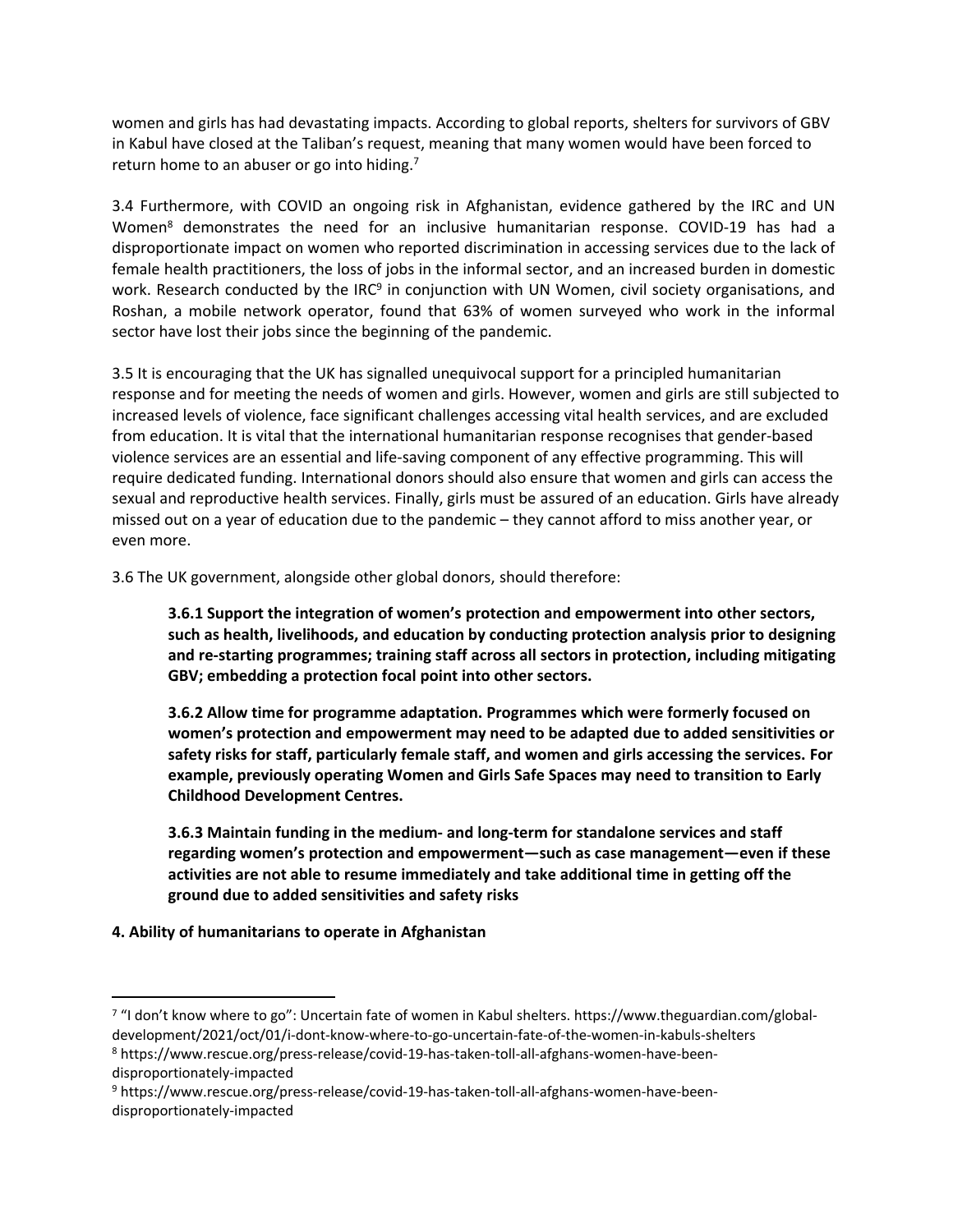4.1 Humanitarian actors have engaged in regular negotiations with the Taliban at all levels (Kabul and provincial) to ensure principled humanitarian access and programme delivery. For instance, the IRC has secured agreements to resume activities with female staff in eight of the nine provinces where we have a presence.

4.2 While the de facto authorities continue to develop guidance on the delivery of humanitarian aid, verbal agreements have been secured to support the resumption of NGO led service provision. Negotiations have been led with a strong focus on common joint operating principles, including agreements for female staff to be able to return to work in their previous positions, and for noninterference in our client selection, assessments or other aspects of our programme design and delivery.

4.3 However, there have been differing approaches within the humanitarian community. Specifically, some UN agencies have returned to delivering services without female staff. Collective commitment to the role of women in the humanitarian response is critical to support access negotiations and ensuring the delivery of principled assistance that reaches those most in need.

4.4 The meeting between the UK's Special Representative for the Afghan Transition, Simon Gass, and the Taliban is an important step in building essential diplomatic ties. There is no alternative to engaging with the Taliban to ensure the continued delivery of principled humanitarian assistance.

4.5 As a major contributor to the humanitarian response and a nation that is seeking to prioritise the use of humanitarian diplomacy to address restrictions in access, the UK has a unique role to play in **pressing for a commitment to principled humanitarian response from both UN agencies and the defacto authorities by:** 

**4.5.1 Utilising its diplomatic skill set to build trust between the Taliban, the UN and agencies involved in the humanitarian response to ensure continuity of practice for humanitarian operations.**

**4.5.2 Working with other international governments to secure guarantees on NGO registration, taxation, free and open staff recruitment, aid worker security, information sharing, and client selection in addition to a clear framework for safe and principled access for humanitarians.**

#### **5. Empower frontline NGOs to scale up response**

5.1 While there were weaknesses in the provision of public services in Afghanistan before the change in political control, including in the health and education sectors, it is clear that the humanitarian response cannot fully or sustainably fill the gaps left by the collapse of state led services. However, NGOs can still play a key role in supporting the temporary scale up of live saving services, notably in the health sector.

5.2 Humanitarian agencies have been present in Afghanistan for decades and have deep experience in delivering principled humanitarian aid whilst navigating complex political contexts. NGOs such as IRC have staff on the ground across Afghanistan, access to international bank accounts and hawalas, flexibility to support rapid procurement of health supplies, and strong relationships with communities needed for protection activities – which is vital for the successful provision of life-saving programmes.

5.3 In 2021, the UK has given more than £63.5m to the UN's Central Emergency Response Fund (CERF), making it the second largest contributor. And over the last 15 years, the UK has funded this vital mechanism more than any other country in the world. The CERF is the mechanism through which the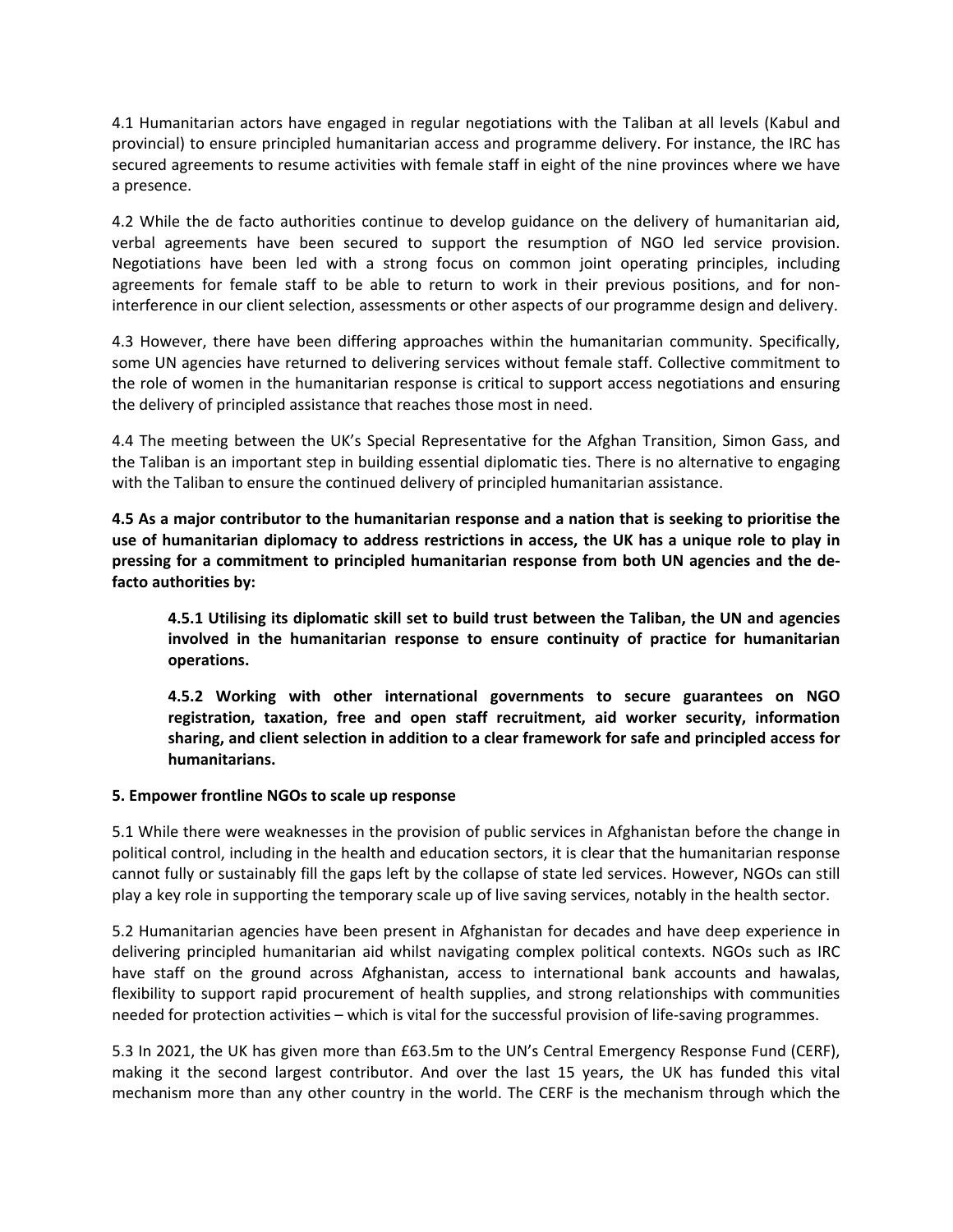international community has sought to support the continued provision of health services in Afghanistan. \$45 million has been allocated to allow the World Health Organisation (WHO) and United Nations Children's Fund (UNICEF) to work independently of the Ministry of Public Health with existing Basic Package of Health Services (BPHS) delivery partners. This will support services to 538 health facilities<sup>10</sup>, representing just 20 per cent of those clinics that were previously supported through the BPHS funding model. These initial steps are welcome, but they are too limited in both scale and breadth to meet the needs of Afghans, particularly women and girls.

5.4 At the G20 Extraordinary Leaders' Meeting on Afghanistan on 12 October 2021 there was a welcome recognition that there needed to be urgent action to address the growing humanitarian crisis. However, it seems that much of the aid funding directed to Afghanistan will be channelled through the UN. This creates added bureaucracy and will delay the arrival of funding to those working on the frontline. It is vital that the UK and its international partners urgently clarify how aid can move quickly to those who need it in country. Delays will cost lives.

5.5 The UK and the broader international community must explore new funding channels in order to successfully expand humanitarian programming across Afghanistan. Some donors have made funding available directly to NGO partners. The UK is yet to set up such a mechanism and should do so soon. The UK can also take concrete steps, with other international donors, to encourage new funding channels. In particular, the UK Government should:

**5.5.1 Advocate for the CERF to be directly accessible to NGOs through block grants - an allocation of the Fund earmarked for NGOs and managed by a UN agency. In 2020 during the COVID-19 response, CERF released \$25 million through the International Organisation for Migration to support NGOs in delivering life-saving health, water and sanitation assistance in six countries (Bangladesh, Central African Republic, Haiti, Libya, South Sudan and Sudan) It was the first allocation in CERF's 14-year history to directly target NGOs and it successfully supported the rapid scale up of assistance to populations in need.**

**5.5.2 Push for NGOs to have prioritised access to country based pooled funding (CBPF) mechanisms. The Afghan Humanitarian Fund (AHF) currently has \$72.3 million in unallocated funding<sup>11</sup> . In line with the CBPFs' 2021 Strategic Priorities, donors and the UN should prioritise NGOs as recipients of urgent efforts to disburse this money.**

5.6 Humanitarian funding is not a long-term solution to meeting the needs of Afghans. The crisis requires the international community to simultaneously focus on agreeing a political approach to Afghanistan that allows development funding to continue to benefit civilians who need it the most. There is a critical window of opportunity right now to shape the response and avert a humanitarian catastrophe.

## **6. Afghanistan and the future of UK foreign policy**

6.1 The complexity and deterioration of this new phase in the crisis in Afghanistan requires greater engagement from the UK and the wider international community.

6.2 The largest humanitarian emergencies of 2021, of which Afghanistan has been one of the prominent examples, are almost all neglected, long-standing crises that have been the global epicentre of conflict,

<sup>10</sup> [https://reliefweb.int/sites/reliefweb.int/files/resources/Situation-Report\\_Issue-6-6-Sept-2021.pdf](https://reliefweb.int/sites/reliefweb.int/files/resources/Situation-Report_Issue-6-6-Sept-2021.pdf)

<sup>11</sup> <https://mptf.undp.org/factsheet/fund/HAF10>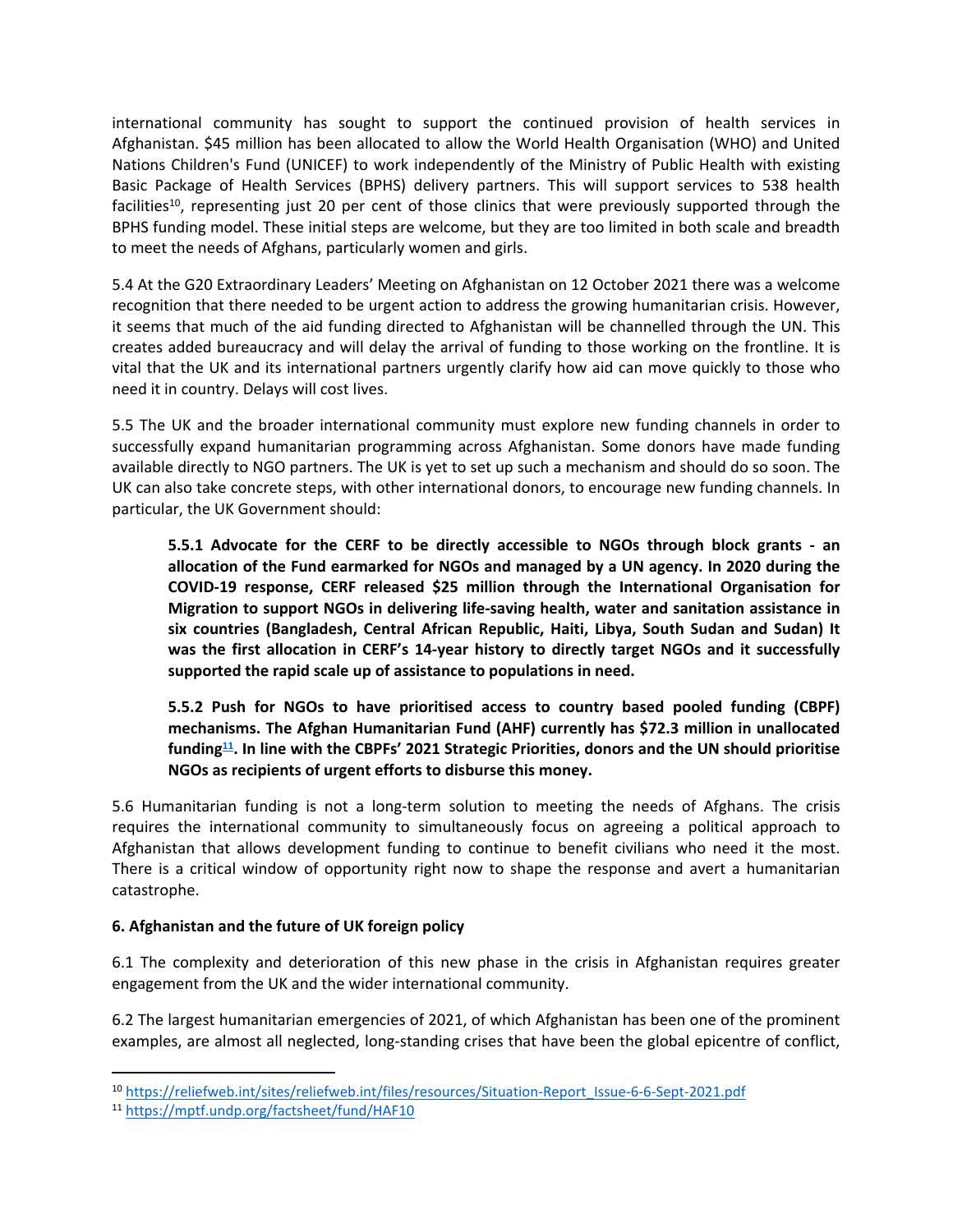displacement, and extreme poverty for the past decade. These contexts of chronic crisis pose a security risk to the world by providing spaces where violent extremist groups can thrive with little interference

6.3 The challenges of operating in Afghanistan are emblematic of the struggles the IRC faces when operating in many other settings. Restrictions on humanitarian access, the denial of aid, and attacks on civilians and civilian infrastructure - all violations of International Humanitarian Law - are aggravating pre-existing crises by undermining both people's access to food and lifesaving services and limiting the reach of humanitarian programming.

6.4 The UK is well placed to have a sizeable impact on these trends and advance its interests through soft power. The UK has a development or diplomatic presence in 178 countries and territories. The integration of aid and diplomacy is a guiding principle for the UK Government's international strategy. The Integrated Review sets out an ambition "…to champion International Humanitarian Law and humanitarian access and provide principled humanitarian assistance at moments of crisis". The UK's membership of the G7, the G20, the UN Security Council, and NATO all provide opportunities to advance this agenda.

6.5 The Government's diplomats have shown their ability to expand humanitarian access before. In 2014, the UK was instrumental in establishing the UN Security Council resolution authorising crossborder aid into Syria, and its renewal each year since. The mechanism remains a lifeline to 2.4 million people each month living outside government control. The Foreign Secretary must build upon these successes in the years to come. The forthcoming International Development Strategy provides an opportunity to outline the FCDO's approach in this area.

6.6 The UK must also demonstrate long-term strategic patience in regions affected by conflict and crisis. The temptation to withdraw our development and diplomatic footprint from other complex contexts, such as Yemen or Syria, must be resisted.

6.7 Prioritising development and diplomatic investment in countries affected by conflict provides the greatest opportunity to drive down global humanitarian need and create more stability and prosperity in fragile regions – supporting the recently appointed Foreign Secretary's ambitions for her department. Impactful humanitarian and development assistance can also play an important role in addressing and reducing the suffering caused by conflict, supporting the ability of local communities to survive and recover, improving local governance and service delivery.

6.8 In order to deliver on this, the UK Government should adopt the following recommendations:

**6.8.1 The FCDO should clearly articulate a commitment to humanitarian diplomacy in fragile and conflict affected states through high level bilateral diplomacy, leadership in multi-lateral institutions, and investments in the capacity and expertise of frontline responders to negotiate their own access in contexts of fragility and insecurity.** 

**6.8.2. The previous 2015 aid strategy contained a strong and much-welcomed commitment to aid spending in fragile and conflict states. The strategy committed to spending 50% of DFID's budget in these countries, which it described as "a major investment in global stability". The International Development Strategy should re-commit to previous UK aid strategies' pledge to spend 50% of ODA in fragile and conflict affected states.**